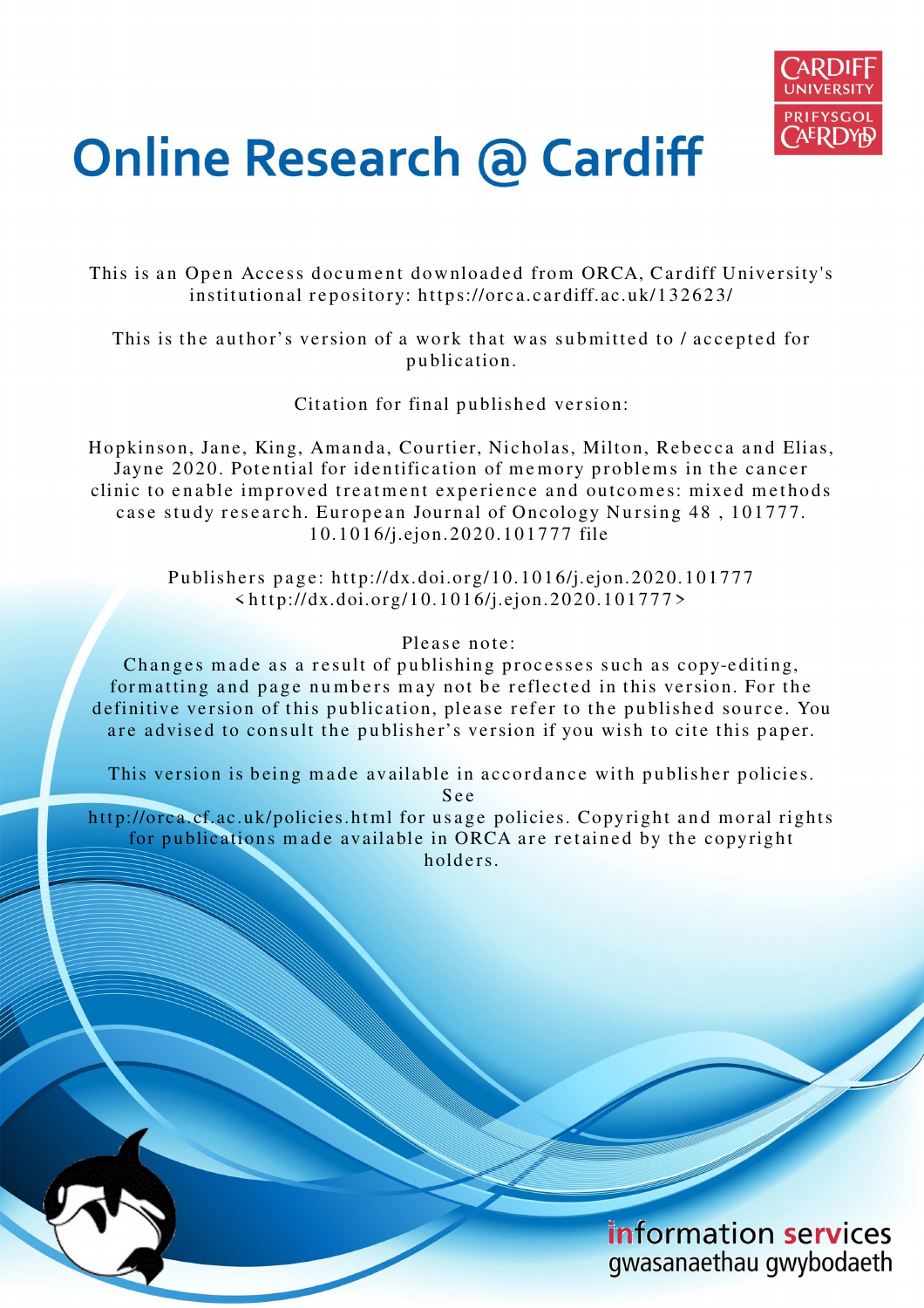**Title** 

- Potential for identification of memory problems in the cancer clinic to enable improved treatment
- experience and outcomes: mixed methods case study research

#### **Authors**

- 6 Jane Hopkinson<sup>1</sup> RGN, PhD
- 7 Amanda King<sup>1</sup> RMN, MSc
- 8 Nicholas Courtier<sup>1</sup> PhD
- 9 Rebecca Milton<sup>2</sup> MSc
- 10 Jayne Elias<sup>3</sup> RMN, MSc

- 12 1. School of Healthcare Sciences, College of Biomedical and Life Sciences, Cardiff University
- 2. Centre for Trials Research, School of Medicine, College of Biomedical and Life Sciences,
- Cardiff University
- 3. Velindre University NHS Trust, Cardiff
- **Corresponding author:**  17 Jane B Hopkinson HopkinsonJB@cardiff.ac.uk Tables 1 Figures 3 Supplementary files 1 **Word count:** 5992
- 
-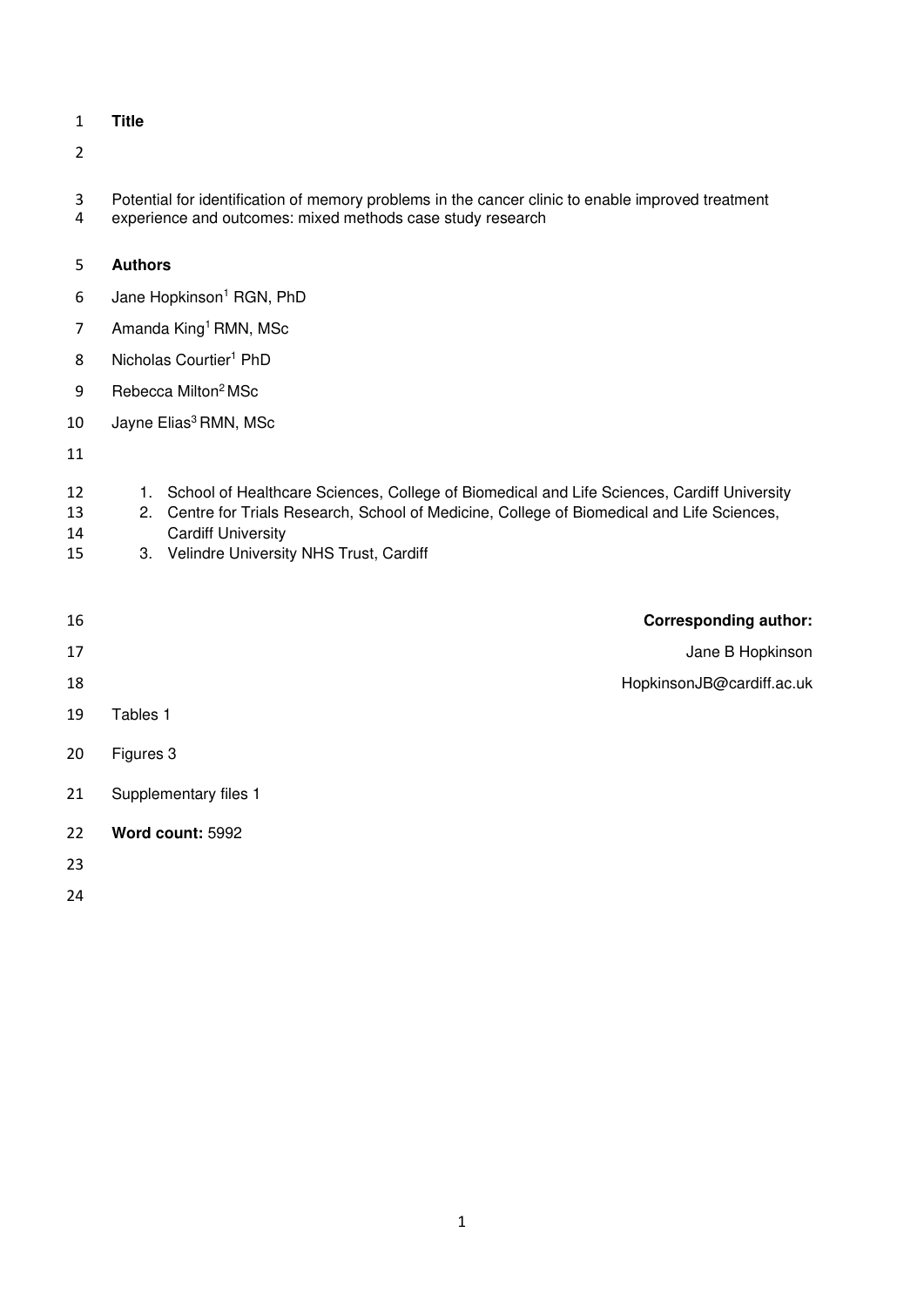#### **Abstract**

#### **Purpose**

To inform improvement in cancer treatment experience and outcomes for people with dementia or milder cognitive impairment.

7 People with dementia, compared to those without, experience more side effects from cancer treatment<br>8 and have poorer outcomes including poorer survival. and have poorer outcomes including poorer survival.

#### **Methods**

 The research was a mixed methods exploratory case study. Each case was a cancer treatment in a person with memory loss, a common symptom of dementia. Observations were conducted in 30 clinic sessions at one cancer centre between September 2014 and February 2015. Thirty-three encounters between people with a memory problem and a staff member were observed and ten consultations recorded. Interviews were conducted with five staff members and six people receiving cancer treatment, five accompanied by their carer. Analysis, informed by hermeneutic phenomenology, enabled the treatment pathway to be mapped and modelled to reveal sites for intervention. 

 **Findings**  Five potential sites of intervention were identified in the treatment pathway. Five actions at the sites of intervention that may improve patient experience and outcomes include, raising awareness of common problems for people with cognitive impairment receiving cancer treatment, encouraging disclosure of memory problems, staff training to identify memory problems and to know what to do, offering tools and techniques to aid self-management of memory problems, and addressing carer support needs.

## 

 **Conclusion**  27 Embedding biomedical treatment of cancer within a dementia-friendly psychosocial system may enable<br>28 safe cancer treatment for a greater number of people with dementia or milder cognitive impairment. safe cancer treatment for a greater number of people with dementia or milder cognitive impairment. 

# 

 **Keywords**  Cancer, dementia, cognitive impairment, memory, case study research, patient experience,

supportive care, chemotherapy, radiotherapy, psychosocial intervention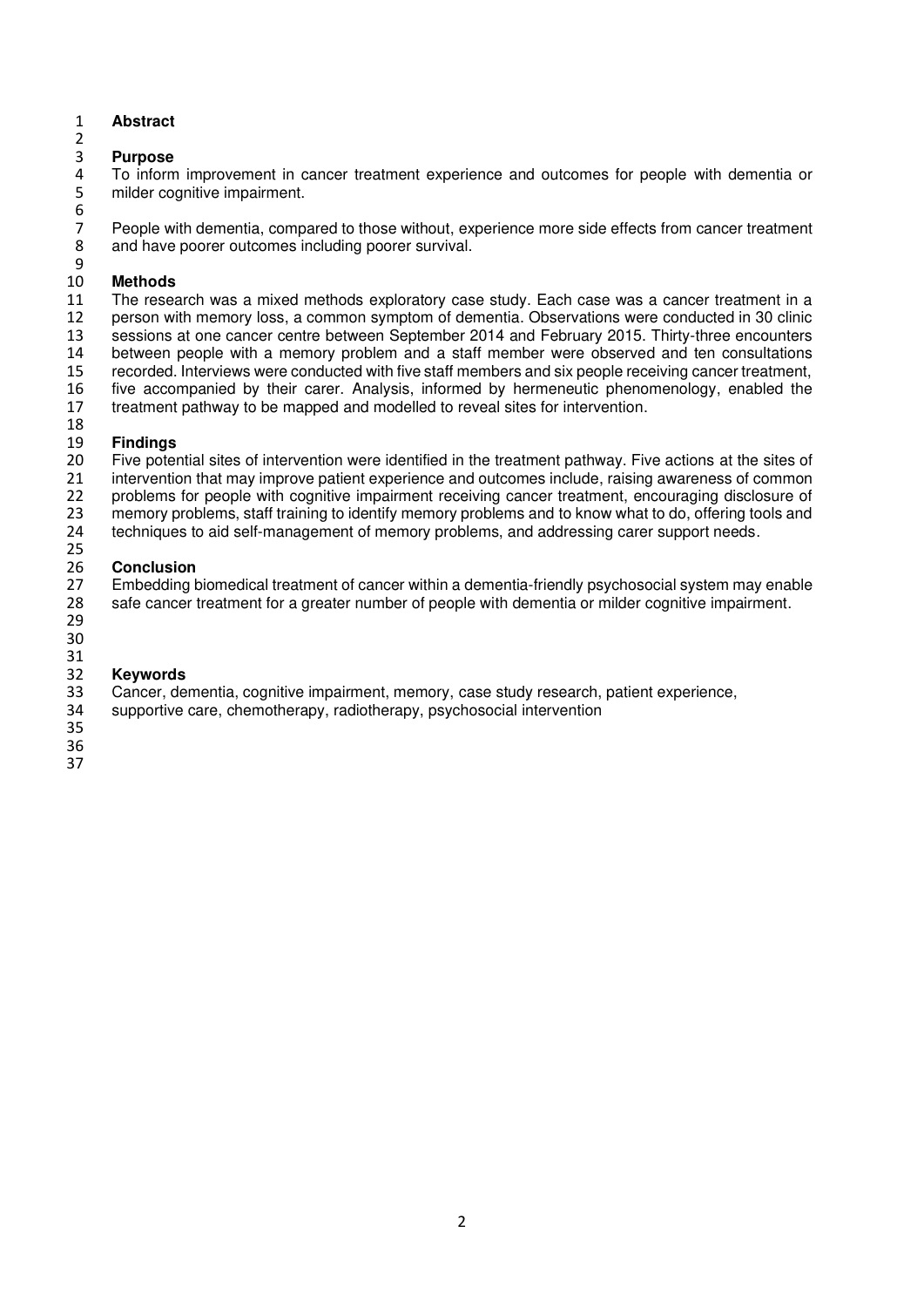#### **Background**

 3 Cancer specialists are treating an increasing number of cancer patients with comorbid dementia or its 4 precursor mild cognitive impairment (Bartlett and Clarke, 2012; Robb et al. 2010). Thus, dementia is 5 an important consideration in the treatment of cancer. The prevalence of a precancer diagnosis of dementia varies by cancer site and is estimated to be between 5% in breast cancer and 17% in 7 colorectal cancer (Ornstein et al. 2020; Tarazona et al. 2019; Raji et al. 2008). The prevalence of comorbid cancer and dementia, when including post cancer diagnosis of dementia is included, ha 8 comorbid cancer and dementia, when including post cancer diagnosis of dementia is included, has<br>9 been reported to be as high as 45.6% in nursing home hospice patients (McWilliams et al. 2018a). 9 been reported to be as high as 45.6% in nursing home hospice patients (McWilliams et al. 2018a). A<br>10 systematic review found limited literature about people with dementia who then receive a cancer systematic review found limited literature about people with dementia who then receive a cancer diagnosis. The available evidence shows that people with dementia receive less treatment, experience more treatment complications and have poorer survival as compared to cancer patients without dementia (Hopkinson et al. 2016, updated April 2020). The overarching purpose of thise research was to inform improvement in cancer treatment experience and outcomes for people with 15 dementia or its precursor milder cognitive impairment. Memory loss is a commonsymptom of dementia and milder cognitive impairment. In 2014, our exploratory research found memory to be important for cancer treatment adherence and the 19 management of side effects (Courtier et al. 2016). Typically, patients and carers did not disclose<br>20 memory problems or a diagnosis of dementia, and the cancer team were unable to identify these memory problems or a diagnosis of dementia, and the cancer team were unable to identify these people from cancer records. Problems with memory and other cognitive abilities related to dementia 22 thus were hidden in the cancer clinic with associated patient needs not being addressed. A research problem was revealed - to identify ways to meet the needs of people with memory problems for 24 improved cancer treatment adherence and management of side effects. Similarly, unrecognised and

25 thus unmet need has been found in carers of people with dementia receiving cancer treatment, in part 26 because they do not disclose problems (Witham et al. 2018). Cancer clinicians may need advice from 27 dementia care experts to help them address communication problems and meet information needs<br>28 (McWilliams et al. 2018b) (McWilliams et al. 2018b)

29<br>30 30 Psychosocial support and education can help people to manage memory problems (Matovan et al.<br>31 2010). There is potential for exploiting this knowledge in cancer care to realise the likely positive eft 31 2010). There is potential for exploiting this knowledge in cancer care to realise the likely positive effect 32 on treatment adherence, side-effects management and clinical outcomes. To do this, it is first on treatment adherence, side-effects management and clinical outcomes. To do this, it is first necessary to identify sites for intervention where supportive care may prove to be effective. A site for intervention is a time point along the cancer treatment pathway where a patient, carer or healthcare professional makes a decision. 

#### **Aim**

 The primary aim of the study was to identify sites of intervention and to propose supportive care actions with potential benefit for people with memory problems receiving cancer treatment.

#### **Purpose**

45 The overarching purpose of the research was to inform improvement in cancer treatment experience<br>46 and outcomes for people with dementia or milder cognitive impairment. and outcomes for people with dementia or milder cognitive impairment.

#### **Research design and paradigm**

 The research was of case study design, as case studies capture information about the how and why of a complex situation (Yin, 2009). The management of cancer treatment in people with memory problems was assumed to be complex and case study a way of examining events and decisions 53 whilst minimising burden on study participants. Each case was the cancer treatment experience of a person with a self-reported memory problem.

### **Context (setting/site)**

57 Each case was the cancer treatment experience of a person with a self-reported memory problem a 58 eancer treatment in a person with memory problems who was attending a cancer centre as an out- patient in Wales, UK. They were attending clinics for treatment of breast cancer, urology cancer or people with mixed cancers undergoing radiotherapy.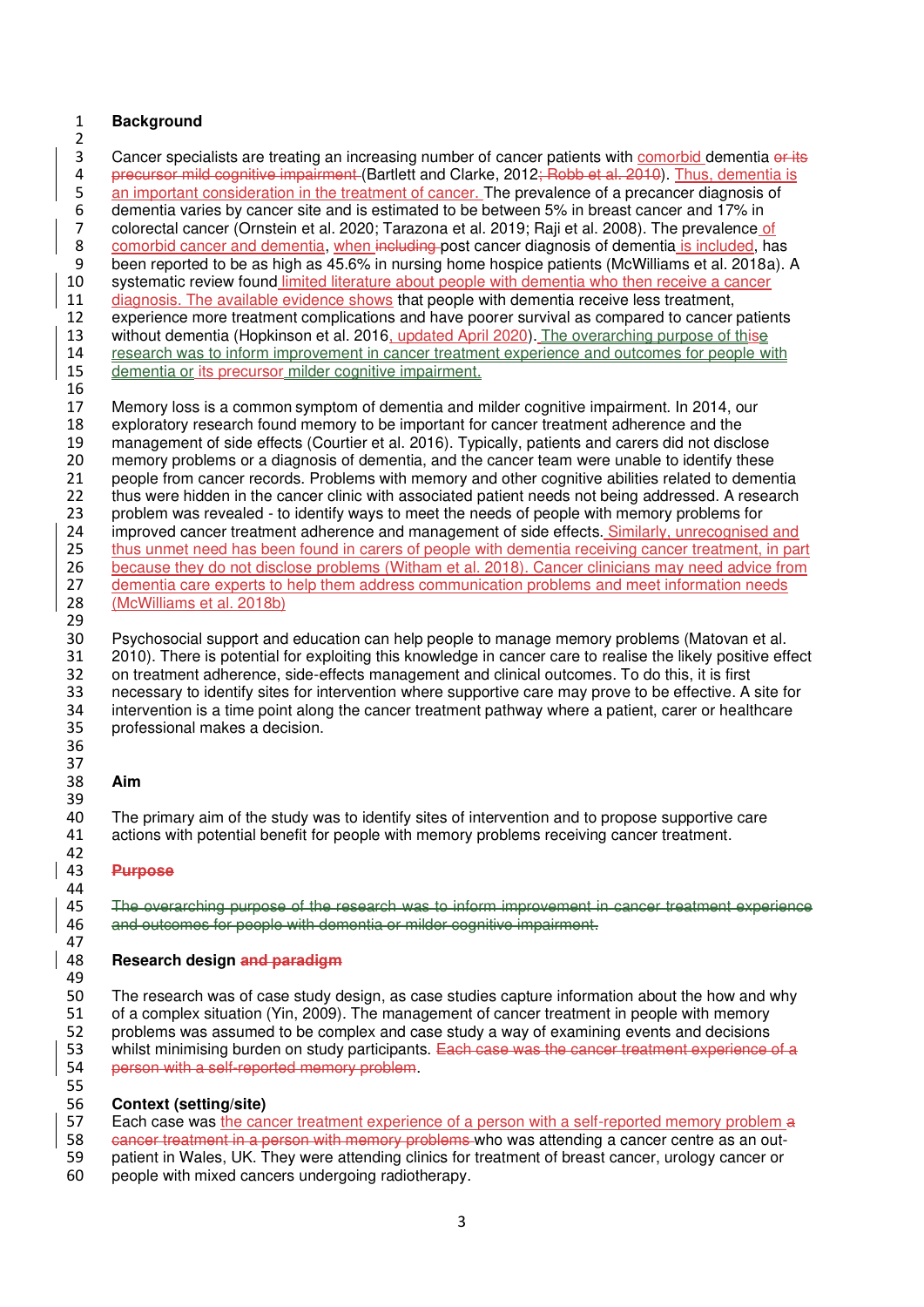#### **Sampling strategy**

 Clinic staff identified patients 18 years or older, already receiving cancer treatment who they had witnessed to experience a memory problem in clinic, for example, someone with difficulty recalling treatment side effects. The clinician screened the potential participant by asking if they had memory 7 difficulties and, if so, whether the problem began prior to the initiation of cancer treatment. If the part in the study with agreement, they were introduced to a 8 patient was found eligible to take part in the study, with agreement, they were introduced to a<br>9 researcher who gave verbal and written information about the research. They were asked to c 9 researcher who gave verbal and written information about the research. They were asked to consider<br>10 talking with their family about the study and to meet with the researcher again at their next clinic visit talking with their family about the study and to meet with the researcher again at their next clinic visit 11 to give their decision on participation.

Patients with and without capacity to consent were able to take part. When sharing information about

#### Consent

15 the study, if the researcher judged the person may lack capacity to give consent for participation, then capacity was assessed. If the person was found to lack capacity then a carer, family member or friend was approached to act as a Personal Consultee, as required by the Mental Health Act (2005). Verbal 18 consent was taken on the day of the clinic observation and formal written consent obtained following<br>19 the consultation, when the researcher could then give time to use a person-contred approach to 19 the consultation, when the researcher could then give time to use a person-centred approach to<br>20 explaining the research using verbal and non-verbal methods to facilitate interaction without indu explaining the research using verbal and non-verbal methods to facilitate interaction without inducing 21 stress. This might involve a family member able to help the person with dementia feel more relaxed 22 and able to explain the study in a familiar way, thereby overseming communication difficulties. If informed consent was not obtained, for example, the Personal Consultee did not support participation, then observational data was destroyed. Carers who accompanied the patient, and staff members providing cancer care who agreed to take part, gave written informed consent for observation and interview. **Data collection methods**  29 Within the case study design mixed methods were used to collect data, but the dominant methods<br>20 were qualitative. Qualitative dominant mixed methods research relies non-numerical methods and 30 were qualitative. Qualitative dominant mixed methods research relies non-numerical methods and<br>31 interpretation to develop understanding whilst recognising quantitative data is also likely to be of 31 interpretation to develop understanding whilst recognising quantitative data is also likely to be of 32 benefit in answering the research question (Johnson, 2007). The analysis was informed by van

benefit in answering the research question (Johnson, 2007). The analysis was informed by van Manen's (2016) hermeneutic phenomenological approach to gaining insight into and understanding of lived experience. An underpinning assumption was of a reality independent of subjective perception. The perceptions of each study participant and researcher (recorded as field notes) were assumed to be unique but based on this shared reality. The analysis sought insight into and understanding of the shared reality of the cancer treatment pathway for someone with a memory problem caused by cognitive impairment. A measure of cognitive impairment was used to confirm eligibility and to inform assessment of the transferability of study findings.

#### Observations

 Field notes were recorded during non-participant observation of clinic sessions and clinical consultations over a five-month period commencing in September 2014. The purpose was to capture the everyday work, practices and interactions relating to the care of people with memory problems. The selected clinical areas were served by a Clinical Nurse Specialist or Radiographer who was 46 willing to work with the project researcher to identify patients with dementia or mild cognitive<br>47 impairment. The researcher shadowed consenting team members in their everyday work. Da 47 impairment. The researcher shadowed consenting team members in their everyday work. Data<br>48 Felating to any staff member who did not consent to study participation was not recorded or use 48 relating to any staff member who did not consent to study participation was not recorded or used in<br>49 the analysis. The researchers received training in observational methods from an experienced 49 the analysis. The researchers received training in observational methods from an experienced<br>50 ethnographer. ethnographer. 

#### Interviews

 All semi-structured patient interviews were conducted in the person's home following observation of a clinic consultation and audio-recorded with the participants' consent. The patient interview schedule 55 was developed from findings of an updated systematic a literature review (Hopkinson et al. 2016) and

the expert opinion of the project steering group members (see Appendix 1: Interview schedule).Each

interview began by the researcher stating her interest in memory problems, then inviting the

- 
- 58 participant to complete the Addenbrooke's Cognitive Examination (ACEIII, 2012), an assessment of 59 cognitive function. The person was then asked to talk about their cancer treatment experience and cognitive function. The person was then asked to talk about their cancer treatment experience and
- what they considered to help with treatment adherence and self-management of side effects. The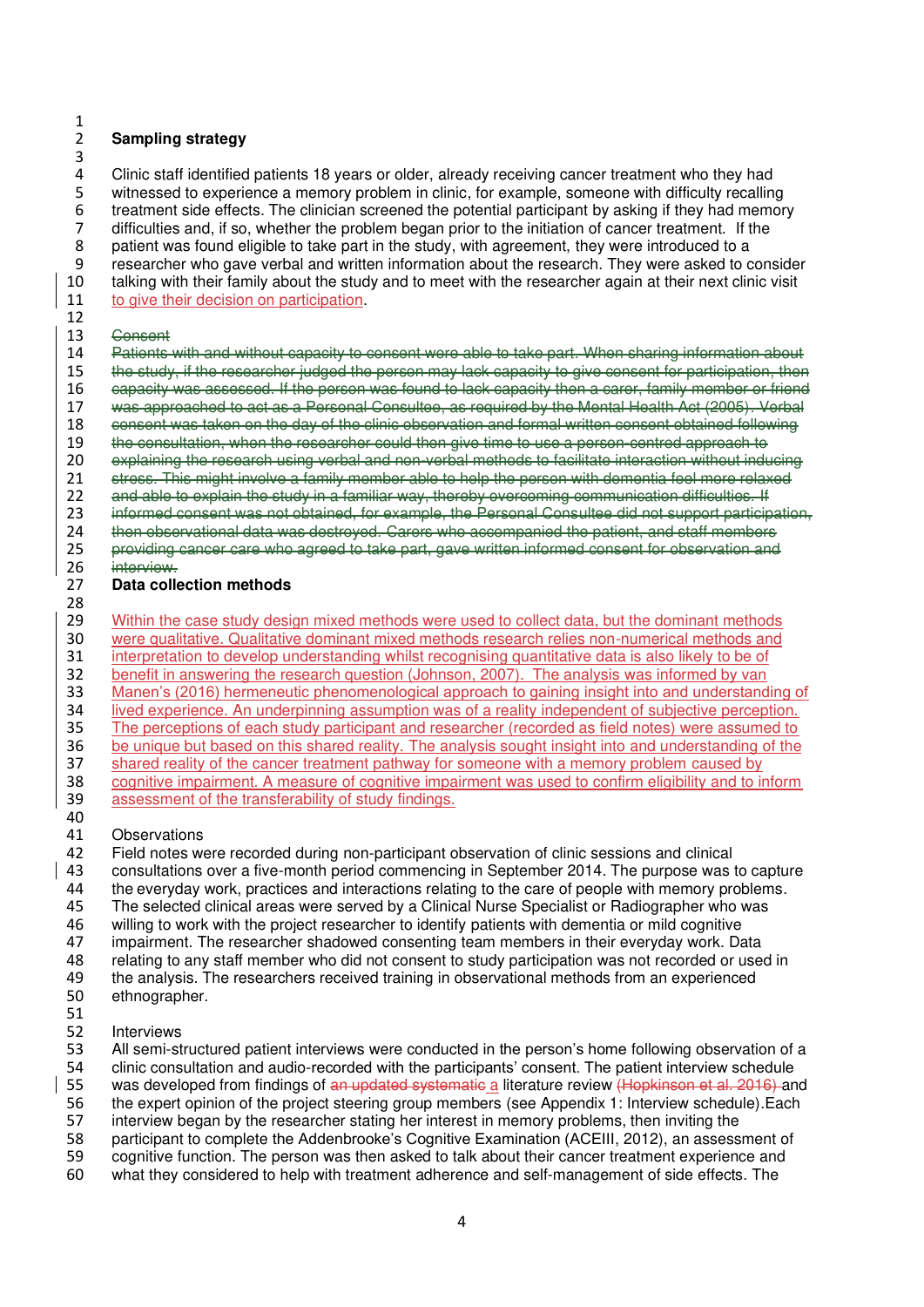pattern of the interview followed the aspects of the illness experience that were of importance to the 2 patient. The interview schedule was used flexibility to adjust to the needs of the participant and ensure the approach was consistent with best practice in dementia care, which is to respect personhood (NICE, 2018). The staff interviews explored opinion of scenarios observed in the clinics 5 and the cancer care of people with cognitive impairment and memory problems, to gain insights into decision making and management. 

**Data collection instrument** - Assessment of cognitive function

 The Addenbrooke's Cognitive Examination (ACE III) is a screening test of five cognitive domains, attention, orientation, memory, language, visual perception and visuospatial skills. It takes approximately 20 minutes to complete and is based on a maximum score of 100, with higher scores indicating better cognitive function. It is a reliable and valid tool for differentiating people with and without cognitive impairment, with sensitivity to early stages of dementia. 

### **Date processing**

 Hand-written field notes were typed into Microsoft Word and stored with audio recorded clinic 19 consultations and interviews in password protected files. Audio-recordings were transcribed verbatim<br>20 and anonymized by a professional transcription company. Transcripts were checked against audioand anonymized by a professional transcription company. Transcripts were checked against audio- recordings for accuracy (RM). Post data collection, familiarity with the data set was achieved through reading of the transcriptions (RM, AK, NC, JH) and through independent coding of all transcribed data by two members of the research team using electronic or hard copy as preferred by the individual (RM, NC). Coding was inductive and driven by the core study question: 

 What is the experience of people with memory problems receiving outpatient cancer 27 treatment?

### **Data analysis**

 The analytic process had two-stages (see Figure 1.). The first stage was the coding and categorizing of transcripts and field note data, with RM and NC working independently. The team RM NC, AK and JH discussed the categories and agreed cross-cutting themes. The second stage mapped the multiple data sources for each case to the themes using method that conforms to Huberman and Miles (1994) 'mixed strategy for cross-case analysis.' Each map was an empirical based descriptive summary of a case (Miles and Huberman, 1994). Patterns and relationships crosscutting the summaries were identified and free imaginative variation (van Manen, 2016) used to derive an empirically based conceptual model. Hence, descriptive case summaries derived using a structured method provided the foundation for an exploration of cross-case patterns and relationships that were captured in a novel model of the experience of cancer treatment in people with memory problems. The model enabled identification of sites of intervention where action may improve patient experience and cancer treatment outcomes.

#### **Researcher characteristics and reflexivity**

46 Observational and interview data were collected by two research assistants. One, R1, had a non-<br>47 clinical background but experience of research administration and recruitment in a different field of 47 clinical background but experience of research administration and recruitment in a different field of 48 study and had received bespoke training in dementia care prior to the recruitment start date. The 48 study and had received bespoke training in dementia care prior to the recruitment start date. The second, R2, was a dementia care expert and mental health nurse. Both received training in 49 second, R2, was a dementia care expert and mental health nurse. Both received training in<br>50 observational methods and research interview techniques (King et al. 2016). NC. Lecturer in observational methods and research interview techniques (King et al. 2016). NC, Lecturer in Radiotherapy, contributed to data coding and thematic analysis and the model was devised by JH, a cancer and palliative care nurse with 20-years of experience conducting qualitative research. Each researcher brought a different historical personal perspective, which influenced the analytic process. For example, R2 sensitized the research team to the effect of clinic environment on the experience of cancer treatment for a person with memory problems. 

#### **Techniques to enhance trustworthiness**

 Descriptive data summaries triangulated all coding and categorisation of field notes, consultations and interviews within each case, which formed the basis of the interpretation. Identified patterns and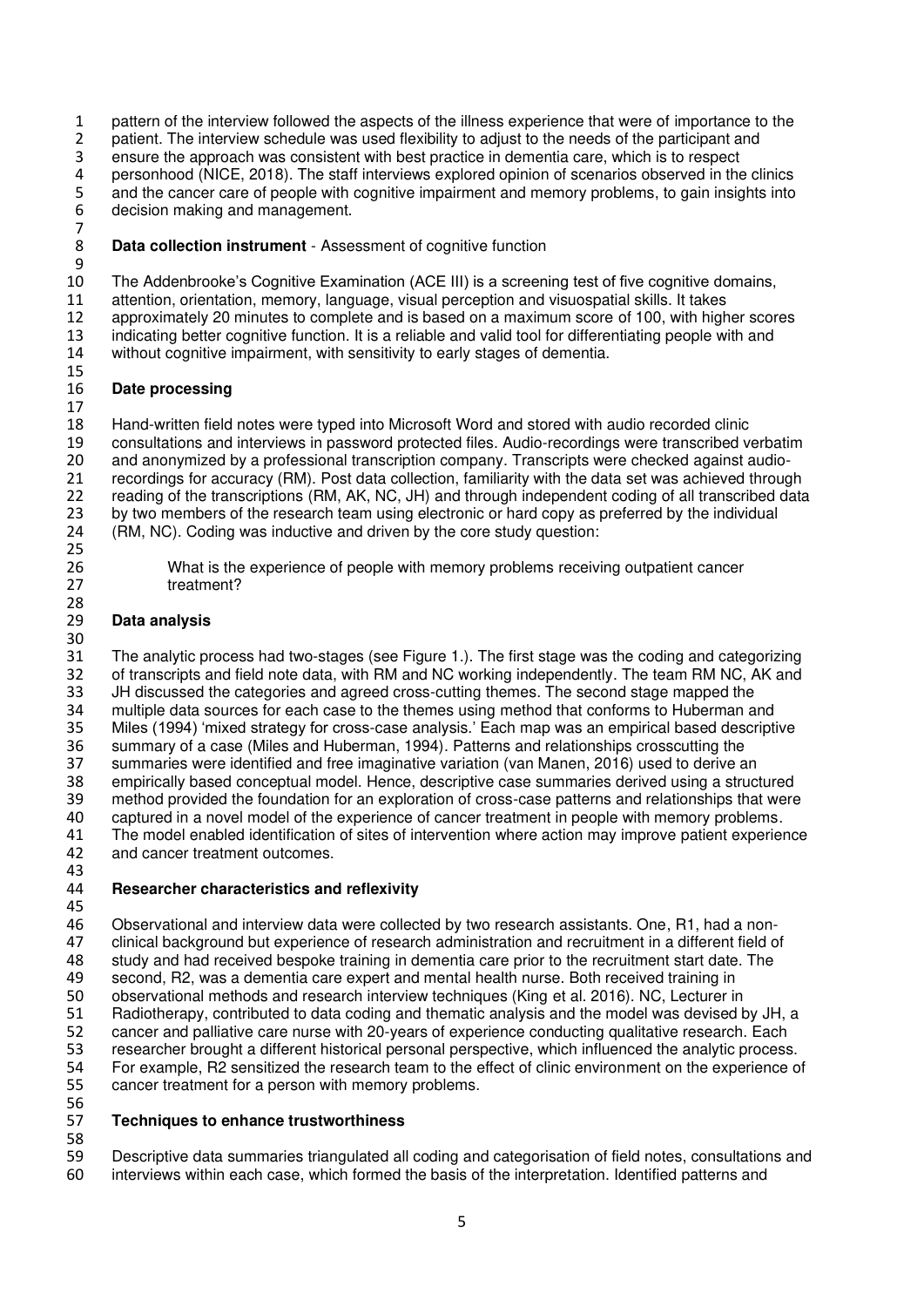1 relationships were checked and refined through a search for disconfirming evidence (van Manen, 2 2016) by returning to the original interview transcripts and the field notes collected during more than 3 100 hours of contact with study participants. The final model (see Figure 2.) was presented as a flow 4 diagram and tested for credibility through discussion with academics, clinicians and two members of 5 the public affected by cancer during two face-to-face meetings and a workshop (van Manen, 2016). 6

#### 7 **Ethical issues**

8 9 The research included a vulnerable group, people with dementia (all stages and types) and people<br>10 with mild cognitive impairment (who may have similar needs to those with dementia.) This presente with mild cognitive impairment (who may have similar needs to those with dementia.) This presented 11 practical and legal issues. To ensure the research respected the dignity, integrity and personhood of 12 the participants, a person-centred approach was interwoven throughout. Hellstrom et al. (2007) 13 argues that the benefits of participation usually out weight the risks and that the exclusion of people 14 with dementia is an affront to their dignity, irrespective of capacity to consent. Consent 15

16 Patients with and without capacity to consent were able to take part. When sharing information about 17 the study, if the researcher judged the person may lack capacity to consent, then capacity was 18 assessed. If the person was found to lack capacity then a carer, family member or friend was<br>19 approached to act as a Personal Consultee, as required by the Mental Health Act (2005). Agree 19 approached to act as a Personal Consultee, as required by the Mental Health Act (2005). Agreement<br>20 from the person with dementia is required even when the Consultee supports involvement, therefore from the person with dementia is required even when the Consultee supports involvement, therefore 21 the researcher sought verbal permission for data collection at each contact. The intention was that no 22 harm should result from participation in the study. Verbal consent was taken on the day of the clinic 23 observation and formal written consent obtained following the consultation, when the researcher could 24 then give time to use a person-centred approach to explaining the research using verbal and non-25 verbal methods to facilitate interaction without inducing stress. This might involve a family member 26 able to help the person with dementia feel more relaxed and able to explain the study in a familiar 27 way, thereby overcoming communication difficulties. If informed consent was not obtained, for example, the Personal Consultee did not support participation, then observational data was example, the Personal Consultee did not support participation, then observational data was<br>29 destroved. Carers who accompanied the patient, and staff members providing cancer care v 29 destroyed. Carers who accompanied the patient, and staff members providing cancer care who<br>30 agreed to take part, gave written informed consent for observation and interview. agreed to take part, gave written informed consent for observation and interview. 31

32 An NHS ethics committee, Wales Research Ethics Committee 1, approved the research, reference 33 14/WA/1030. To protect anonymity, patient participants are denoted by P and study number, carers 34 by C and number, and staff by S and number.

#### 36 **Findings**

35

37 Observations were conducted in 30 out-patient breast, urology and radiotherapy review clinics, between September 2014 and February 2015. Thirty-three scenarios were observed of a person with a memory problem engaged in dialogue with one of 20 participating staff members. In addition, ten clinical consultations and interviews with five staff members and six patient participants, five of whom were accompanied by their carer, were audio-recorded (see Table 1.) The six patients interviewed 43 were asked to complete the Addenbrooke's Cognitive Examination (ACE III). An ACEIII score below<br>44 88 indicates likely dementia. The scores for participants able to complete the assessment (table 1) 88 indicates likely dementia. The scores for participants able to complete the assessment (table 1) indicates our interview sample comprised people with mild to more severe cognitive impairment. 46

**Participant** code Gender Cancer Data source ACE III score Treatment in progress Carer code P1 Female Breast Interview/Consultation 85 Chemotherapy<br>
P2 Female Breast Interview/Consultation 91 Chemotherapy Female Breast | Interview/Consultation 91 | Chemotherapy C1 P3 Female Breast Interview/Consultation 74 Chemotherapy C2 P4 Male Prostate Consultation | Chemotherapy C3 P5 | Male | Prostate | Interview/Consultation | 66 | Hormone therapy C4 P6 Male Prostate Consultation **Hormone** Hormone therapy & radiotherapy C5 P7 Male Bladder Interview/Consultation Declined completion Radiotherapy | C6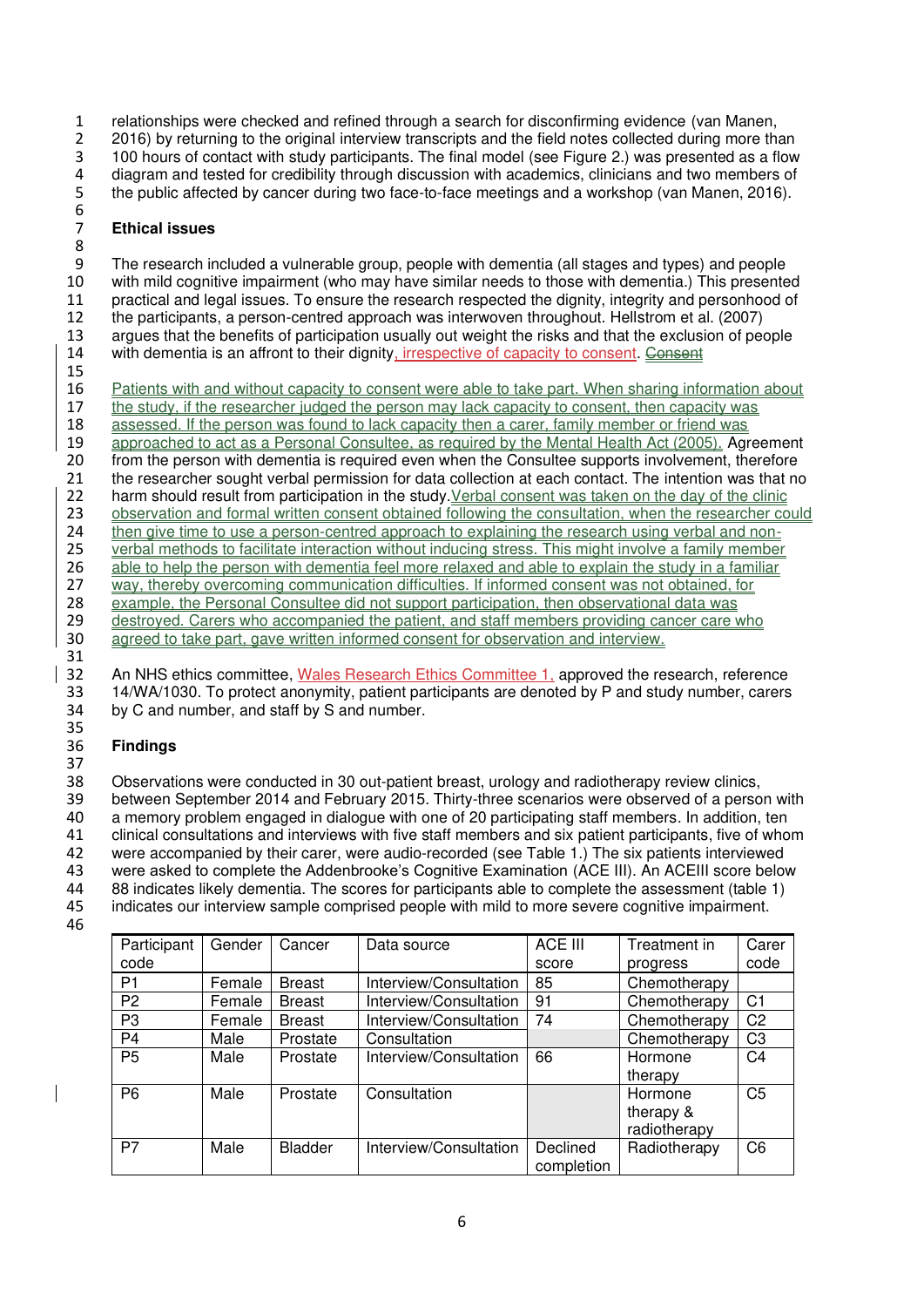| P <sub>8</sub>  | Male | Head &<br>neck | Interview/Consultation | 40 | Radiotherapy | C7 |
|-----------------|------|----------------|------------------------|----|--------------|----|
| P <sub>9</sub>  | Male | Colorectal     | Consultation           |    | Radiotherapy | C8 |
| P <sub>10</sub> | Male | Head &<br>neck | Consultation           |    | Radiotherapy | C9 |

Table 1. Characteristics of interview and recorded consultation patient participants

#### **Setting the scene - Clinic environment and practices**

Organisation of the breast and urology clinics facilitated a pattern of information gathering and decision-making preceding each treatment cycle. Patients first reported to a reception desk, typically proceeded to have blood taken and be weighed, then waited for a clinical consultation at which blood results, clinical examination and self-report of symptoms and side effects and other problems, were considered prior to treatment. R1 describes the urology clinic as follows;

 *Location and layout is the same as for the breast clinic (….). The clinic is in effect three clinics merged, the lists are long. There are approximately 8 pages of patients for the day (….). This clinic is*  well organised, there are a lot of staff and it is obvious they are all aware of the running of the clinic *and it runs like clockwork. The atmosphere is calm yet busy, people are busy but not frantic. Communication between nurses, consultants and other colleagues are good. There doesn't appear to be a hierarchy. Nurses and Heath Care Assistants help consultants, consultants share workloads, if one has a lot of patients the other will take some of the patients to ease their workload and the same*  18 with the nursing team. (R1, field note, 16<sup>th</sup> October 2014) 

 Radiotherapy treatment was on consecutive weekdays with a review clinic appointment to assess and manage any problems scheduled periodically over the treatment course. The radiotherapy staff had 22 an improvement project in progress to consider the needs of people with memory problems and how 23 to improve their experience of cancer treatment. R2 reports; 

 *Dementia awareness group set up a new 'dementia pathway to help these patients through treatment. Dementia link for the radiotherapy department who sits on a working group looking at the introduction of the 'This is me' biographical tool to help staff be person-centred in their approach and work more closely with family or friend. Information boards, information tables and Wi-Fi access help orientate*  29 people with memory problems. (R2, field note, 25<sup>th</sup> November 2014) 

 In all clinics the researchers observed patients who were given a lot of complex information. Staff were aware that during a single clinic visit the amount of information given might be confusing or overwhelming; 

 *We do have patients that just got so many things going on that they forget about appointments. (….). It could be that they've got a review that day, they have got a treatment, they have got a chemo, they have got a complimentary therapy appointment, an appointment to see somebody from finance or*  38 palliative care team....they might give me the card and say 'I don't know what I'm doing. (S20, 39 interview, 21<sup>st</sup> January 2015) interview,  $21<sup>st</sup>$  January 2015) 

 The staff in the three clinic areas spoke about memory problems differently. There was little expectation that the people attending the clinic for breast cancer treatment might have cognitive impairment or dementia;

- 
- *S8 said this is a chemo clinic and we're unlikely to have patients with dementia here. She scrolled*  46 *through her patient list and finished with a triumphant 'nope' once she got to the bottom of the list.*<br>47 (R1, field note, 2<sup>nd</sup> September 2014)  $(R1, field note, 2<sup>nd</sup> September 2014)$
- In the urology clinic, by contrast, it was known that people with memory problems presented for cancer treatment. However, there was uncertainty about what might be done;

52 S15 talked about a patient with dementia referred to a dementia care nurse. He wasn't sure what the **53** outcome of this referral would be because he wasn't sure was anything available to help him. 53 *outcome of this referral would be because he wasn't sure if there was anything available to help him.*<br>54 *He asked what (staff) could do.* (R1, field notes, 6<sup>th</sup> November 2014) *He asked what (staff) could do.* (R1, field notes, 6<sup>th</sup> November 2014)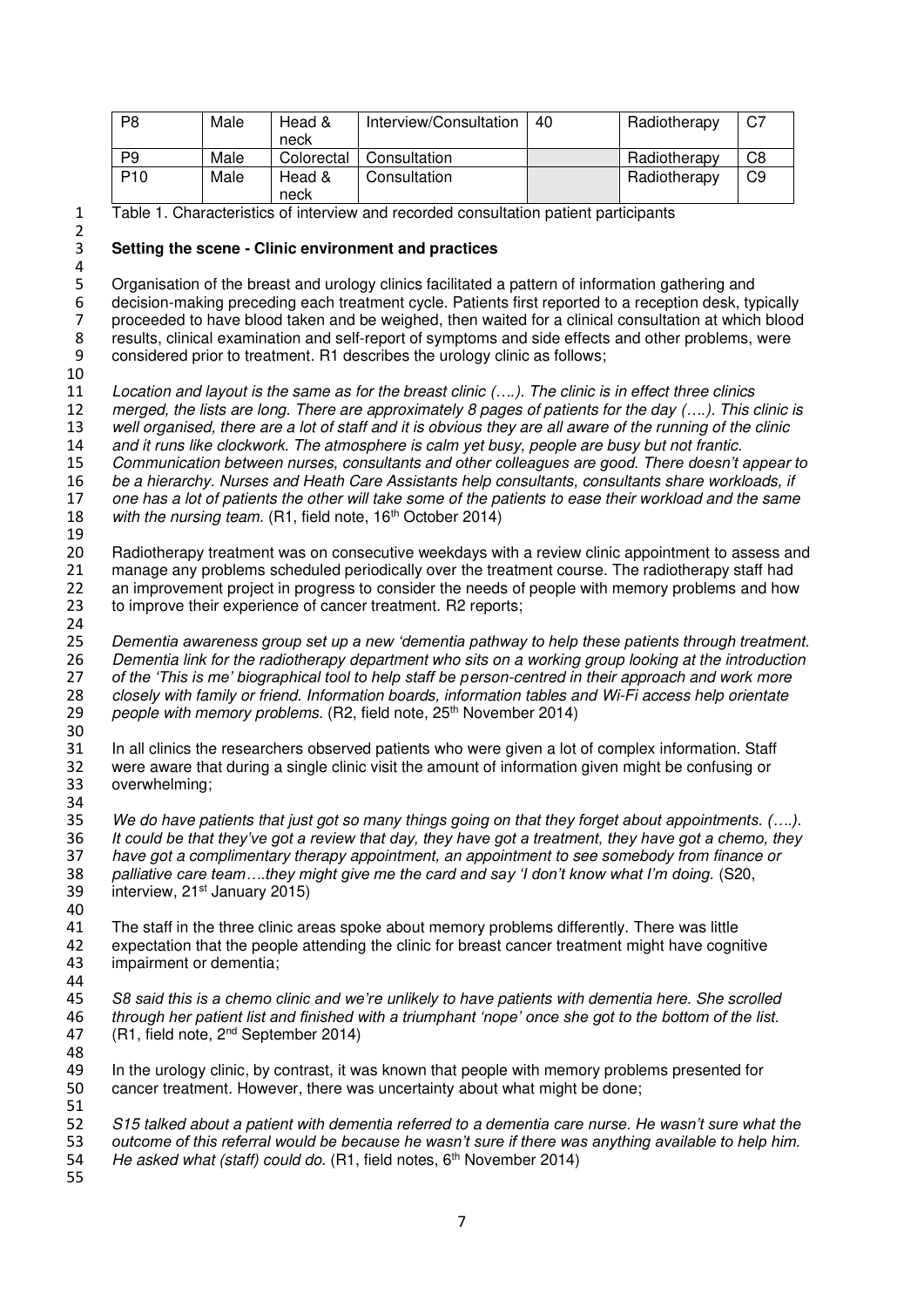In the radiotherapy clinic, the staff were more alert to memory problems, (you) *keep your eyes peeled*  and watch out (S26, interview, 21<sup>st</sup> January 2015). To facilitate identification of memory problems 'a <br>3 velcoming and personal atmosphere was created by the team that was strengthened by the seating *welcoming and personal atmosphere was created by the team that was strengthened by the seating*  4 *arrangements.'* (R2, field note, 3<sup>rd</sup> Feb 2015) 

The team also knew what to do when a problem was identified;

*If a patient has memory problems, we'll help them out by, if they do come to their review clinic and we have to give them a lot of medications, we'll help them out by giving them step-by-step approach*  written on pieces of paper. We'll also ask them to, if they can, bring their carer or a family member 11 with them to help them, if they don't remember everything that's said. (S18, interview, 21<sup>st</sup> January<br>12 2015) 

#### **Patterns cross-cutting patient cases**

 Commonalities were found across the cases. These were factors that were recurring, although not present in all cases, they had important impact on the experience of cancer treatment.

#### **Carer support of patients**

Patients might bring a family member or friend to clinic to help them navigate the experience;

23 (…) the lady has brought her friend with her because she is forgetful. (R1, field note, 21<sup>st</sup> October 24 2014) 

 The support person was often essential for clinicians to accurately assess symptoms, treatment side 27 effects and other treatment related issues. Patients were noted to rely on a family member or friend<br>28 during the clinic visit; during the clinic visit; 

 *The patient is very reliant on her husband giving answers, he is extremely organised and has completed the medication charts very neatly.* (R1, field note, 4<sup>th</sup> November 2014) 

P6 explains to his doctor the reason his daughter accompanies him and writes things down;

 *I will have forgotten what you said by the time I get to the car…..It is my memory gives me a problem which, you know, I'm quite ashamed of.* (P6) [The doctor has given advice on, pain management, prescribed new pain medication and laxative, explained regular pain killers can cause constipation and suggested some possible adverse outcomes of not taking laxatives with pain killers, booked a scan and given an appointment time and date, given information about the oral treatment to be continued for 12 months, given results of blood tests, explained how radiotherapy is used for pain management, given information about Marie Curie Nurses and promised a referral, and finally given 42 an opinion on using an exercise bike. (P6, observation of consultation,  $22<sup>nd</sup>$  January 2015) 

 Treatment or cancer management decision making might be impossible in the absence of someone with sufficient knowledge of the patient; 

 *Patient has come with a paid carer and his wife will not be coming…..S9 asks him how he is feeling and if he has any pains. He says he can't remember how he feels. The only information the carer has on this patient is that 'he is a wanderer'. She says he seems fine….S9 said the appointment was fruitless, he couldn't work out how the patient was feeling, he was asymptomatic and no notes had*  51 been sent from the referring hospital.  $(R1, \text{field note}, 8^{\text{th}})$  January 2015)

#### **Hidden memory problems**

 Staff in the clinics spent a relatively short period of time with any one patient. In this situation, it was difficult to identify those with memory problems or dementia, particularly if the patient lacked insight or decided not to disclose;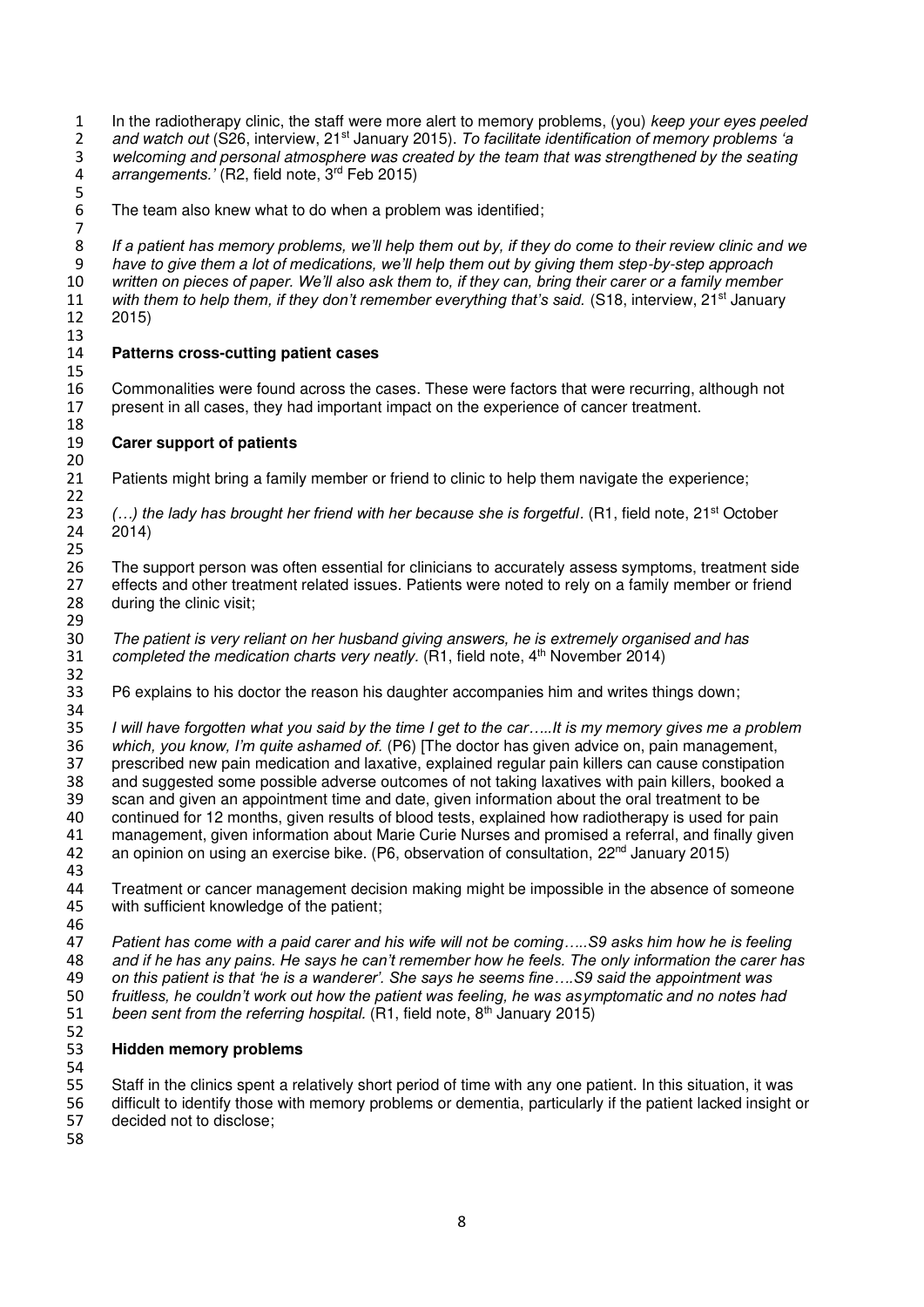*S13 said he was a complicated patient, they had argued about treatment options. It wasn't for a while that he realised the patient wasn't being awkward but had memory problems* (R1, field note, 6<sup>th</sup> 2014). November 2014). 

Sometimes the person accompanying the patient also chose not to disclose a memory problem;

*Do they usually tell you? (R2) A lot of them do, but some of them you have to get to know first....Quite* 8 *often the relatives will say...The rest of the time we have to work it out for ourselves. (S24, interview,* 8 often the relatives will say....The rest of the time we have to work it out for ourselves. (S24, interview,<br>9 21<sup>st</sup> January 2015)  $21<sup>st</sup>$  January 2015) 

The non-disclosure may be unintentional, as described by S12;

 *S12 talks about how she has noticed that those with dementia are often compensated by their partner and the partner often isn't aware they are covering up for the dementia, it's just a natural progression (an adaptation as the dementia progresses).* (R2, field note, 16<sup>th</sup> October 2014)

 However, staff also suggested that patients may ask the person accompanying them not to disclose. This behaviour was witnessed by the researcher in a clinic consultation;

 *So how are you in yourself, in other respects? (S13) Just carry on taking the tablets, but I'm er, I'm good I think. (P5) Just his memory is going a bit that's all. (C4) Oi! (P5) He told me not to say nothing. (C4)* (P5, observation of consultation, 22<sup>nd</sup> January 2015) 

#### **Change in memory during treatment**

 In all three clinics, there were patients who had experienced change in their memory during treatment. P2 is receiving treatment for breast cancer. She explains; 

 *(….) how she has had memory problems prior to treatment and diagnosis, however, they are getting worse.* (R1, field note, 11<sup>th</sup> November 2014)

 The researcher in the urology clinic observed interactions with staff and consultations where carers of patients reported behavioural change during treatment. For example;

 *….he has been having very bad memory problems and his wife said he is a complete nightmare. He*  36 has been suffering with UTIs and without the antibiotics he is unbearable. (R1, field note, 15<sup>th</sup> January 2015)

 **Implications of memory loss for treatment**  

 Known negative impacts of cancer treatment on people with cognitive impairment influenced treatment decisions;

 *S22 said that patients with dementia aren't often recommended for treatment because of the toxicity.*  (R1, field notes,  $6<sup>th</sup>$  November 2014)

47 S22 was consistent in this view, on another occasion explaining to R1 the need to consider risk of 48 harm versus benefit: harm versus benefit; 

 *If it's a simple drug or treatment such as 'you're bleeding from cancer, this drug will help you' then this is clearly explained to the patient and family then it will likely be administered, but as soon as treatment gets complex they are unable to treat patients with memory problems/dementia.* (R1, field 53 note, 11<sup>th</sup> December 2014) 

 Treatments were changed or stopped because of treatment safety concerns, in response to emergent side effects likely related to not only the treatment, but also cognitive impairment. P3 explains his initial treatment proved '*dangerous*;' 

 *I'd already had the (chemotherapy), which they were going to offer me again and (doctor) said oh it's a bit dangerous. I don't know why and she offered me this other one. (P3) Well she said it was less*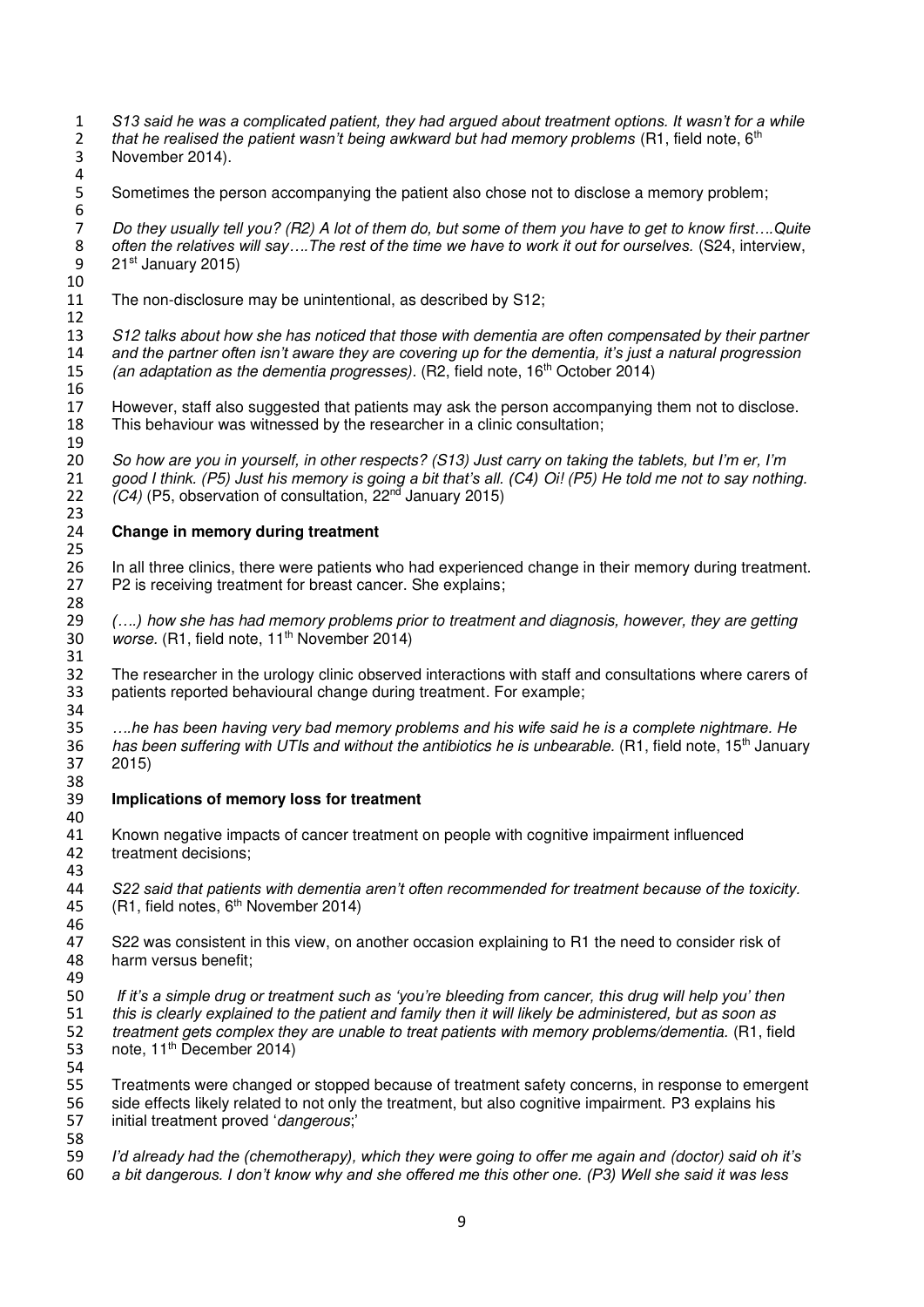*problems with it. (C2) (….) I had to end up in hospital. So all in all, the last one, I wasn't well. (P3) (….) Was there anything else? I can't remember.* (P3, interview, 12<sup>th</sup> December 2014) 

C6 explains a change in P5's treatment, which included cessation of chemotherapy;

*Now he done three weeks and then he was ill. So we had to take him to hospital…and…then they stopped his treatment….He was having chemotherapy tablets. Then they cut him down to six. And then his third week, when he was so ill, they cut him off them altogether. He was just having radiotherapy.* (C6, interview, 5<sup>th</sup> March 2015)

 A safety concern was that the patient might put themselves at risk through non-adherence to treatment. As a consultation with P4 proceeds, S22 changes his plan from giving the patient instructions to take a reduced dose of medication, to asking the patient's GP to organise services in the community to enable safe administration; 

 *I'll leave you a message, I'll say one of two things. To carry on the three tablets a day, or drop down to two tablets a day. (S22)* 

 *Yea, but its two – there's three different tablets, two different. (P4)*  

*Okay, umm…so maybe I shall write to your GP. Is he the one that does the blister packs? (S22)* 

*Yeah. (C3)* 

25 *Right. Okay. In that case I'll write to your doctor and organise it through him (....) Safest thing to do.* <br>26 *(P4, observation of consultation, 30<sup>th</sup> January 2015)* (P4, observation of consultation,  $30<sup>th</sup>$  January 2015)

#### **The challenge for the carer**

 30 Supporting a patient with cognitive impairment or dementia during cancer treatment could prove<br>31 challenging. A carer might find themselves unable to manage the demands. The patient describe 31 challenging. A carer might find themselves unable to manage the demands. The patient described in<br>32 the following field note was admitted to an acute hospital bed a few days later: the following field note was admitted to an acute hospital bed a few days later; 

 *(The patient's wife) has a huge handwritten file of all his medication and all their medical history including allergies. She also has a calendar print out and there are hundreds of appointments pencilled in. The amount of paperwork and notes she has is overwhelming and chaotic…..she is worried that if she isn't with him when he needs to take his medication he won't take it…..She tells me how he wakes in the night and goes downstairs or outside and gets cross with her if she asks him to come upstairs. She hasn't slept properly for two weeks. Her concentration is lapsing due to extreme fatigue. She says his anger towards her is completely out of character and he has never raised his voice to her before.* (R1, field note, 13<sup>th</sup> November 2014) 

#### **The challenge for the oncology staff**

45 As non-experts in dementia care, some oncology staff had difficulty in identifying memory problems 46 and/or recognising the risks of treatment for people with cognitive impolyment. and/or recognising the risks of treatment for people with cognitive impairment. 

48 R2, noted a situation where a patient was persistent in explaining non-adherence to morphine-based<br>49 analgesia prescribed by his GP. The clinician he talked with about pain management did not seem to 49 analgesia prescribed by his GP. The clinician he talked with about pain management did not seem to<br>50 be aware of the increased risk of behavioural and psychological symptoms in people with cognitive be aware of the increased risk of behavioural and psychological symptoms in people with cognitive impairment taking a morphine-based medication; 

 *'You would be allowed to have these and have your treatment. They are painkillers we use very frequently with people having the same treatment as you are.' (Radiotherapy review team member)*  

 *….when I had my second operation, um, they put me on morphine-based….when I come round, I was all over the place* 

 *It can sometimes make you a bit woozy and a bit light-headed' (Radiotherapy review team member)*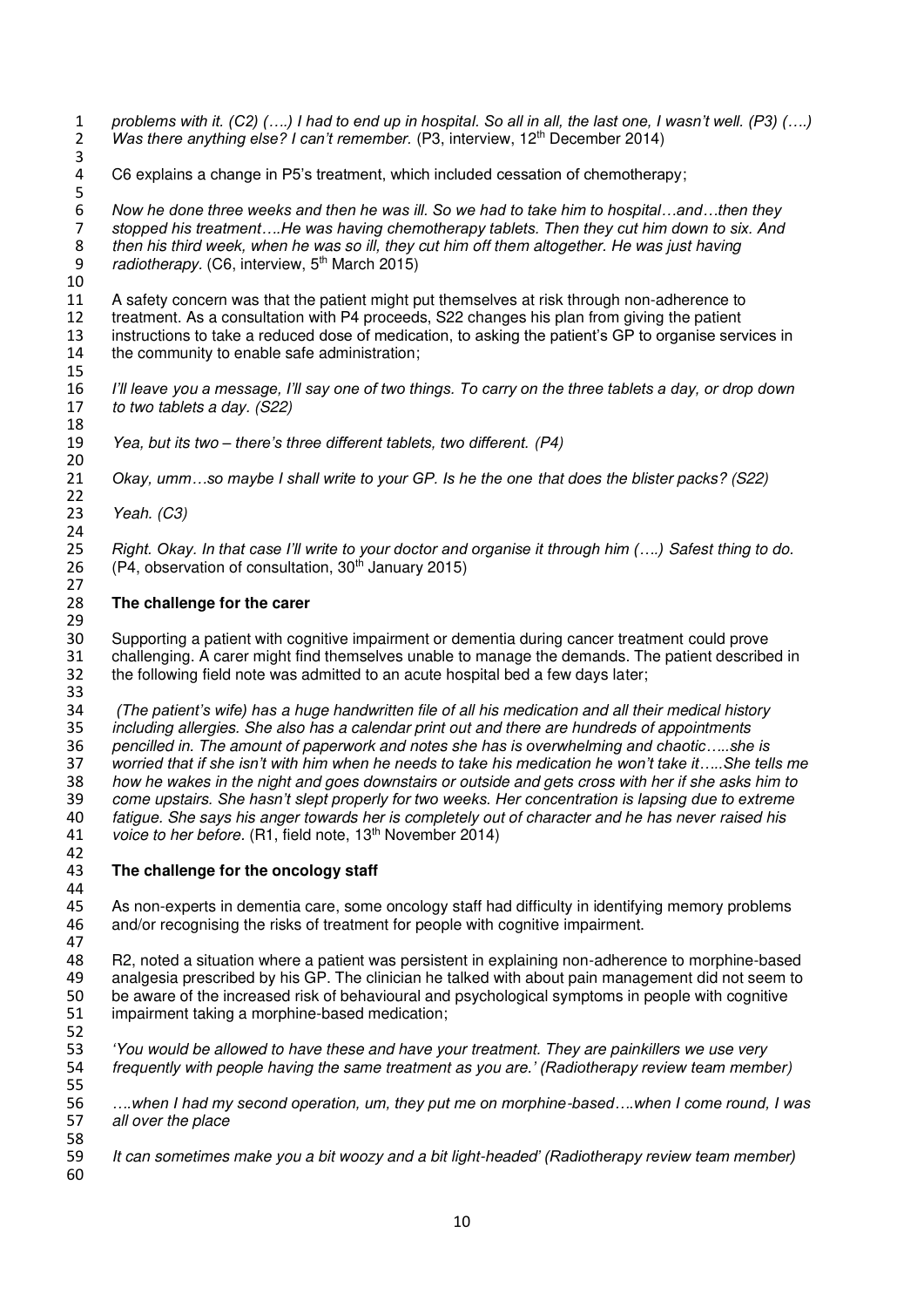*….I couldn't move. I had a job talking….I was having visions about things that wasn't actually there.* (P7, observation of consultation,  $3<sup>rd</sup>$  February 2015)

There was also a challenge of teaching complex self-care to a patient who might forget instructions;

*…..if you can remember that exercise (a swallow exercise), I want you to do it ten times, three times a*  day. (S25, observation of consultation, 24<sup>th</sup> February 2015)

 Communicating information could be challenging, for example, never being '*quite sure how to approach them*' (S20). This challenge might be exacerbated if the person used techniques to disguise memory problems, such as '*people with them, it kind of disguises it a little bit.*' (S20) or reverting to 13 conversation about the past. (S20, interview,  $21^{st}$  January 2015). P8 changes the topic of conversation during his consultation;

16 *'….back in the seventies, early seventies, they won every single, Wales, won every single one.* (P8, 17 observation of consultation, 13<sup>th</sup> March 2015) observation of consultation,  $13<sup>th</sup>$  March 2015)

 Solutions proposed for communication difficulties included; 

 *It helps by normalising that a little bit because by, you know, saying that a lot of people do go through*  22 that (memory difficulty), and do have some problems. (S18, interview, 21<sup>st</sup> January 2015)

#### **The pathway through treatment**

 

 The patterns of, carer support of patients, hidden memory problems, change in memory during 27 treatment, implications of memory loss for treatment, and challenges for both carers and oncology<br>28 staff were considered against the backdrop of observed clinic environment and practices. Although 28 staff were considered against the backdrop of observed clinic environment and practices. Although<br>29 any one data source or case could only reveal part of a journey through treatment, exploring 29 any one data source or case could only reveal part of a journey through treatment, exploring<br>20 relationships between the patterns enabled the mapping of sequences of events. These were 30 relationships between the patterns enabled the mapping of sequences of events. These were maps<br>31 that set out possible pathways through treatment for someone with a memory problem. Maps that that set out possible pathways through treatment for someone with a memory problem. Maps that illustrated how the vulnerability of someone with a memory problem is, or is not, managed in a cancer clinic. The analytic process concluded by combining maps in a model of the experience of cancer treatment for a person with a memory problem (see Figure 2.). 

 The model revealed time points along the treatment pathway when decisions were made by the patient, carer or a clinician that determine the course of the cancer treatment pathway. These points are potential sites of intervention, when different decisions and actions might change patient experience and the management of cancer treatment and its side effects.

 What was learned from the analysis led to the proposition of five actions with the potential for improving patient experience of cancer treatment and outcomes for people with memory problems. The actions hypothesised to be of benefit were, 

- *1. Raising awareness of memory as a common problem* to be addressed for optimal cancer treatment. 2. *An environment that supports disclosure*. 48 3. *Identifying and addressing the needs of carers* to enable maintenance of the relationships<br>49 and social networks needed to help the person with cognitive impairment through cancer and social networks needed to help the person with cognitive impairment through cancer treatment. 4. *Upskilling multidisciplinary oncology staff* in knowledge and skill to help people with cognitive impairment through their treatment thus creating a dementia-friendly context for cancer care. 5. *Hints, tips, techniques and advice for management of memory difficulties* through cancer treatment to address the needs of the individual, respect their personhood and promote the supported independence needed for safe cancer treatment. A coherent implementation of the five proposed actions would require intervention across the
- psychosocial system that supports the person with a memory problem (see Figure 3.). The findings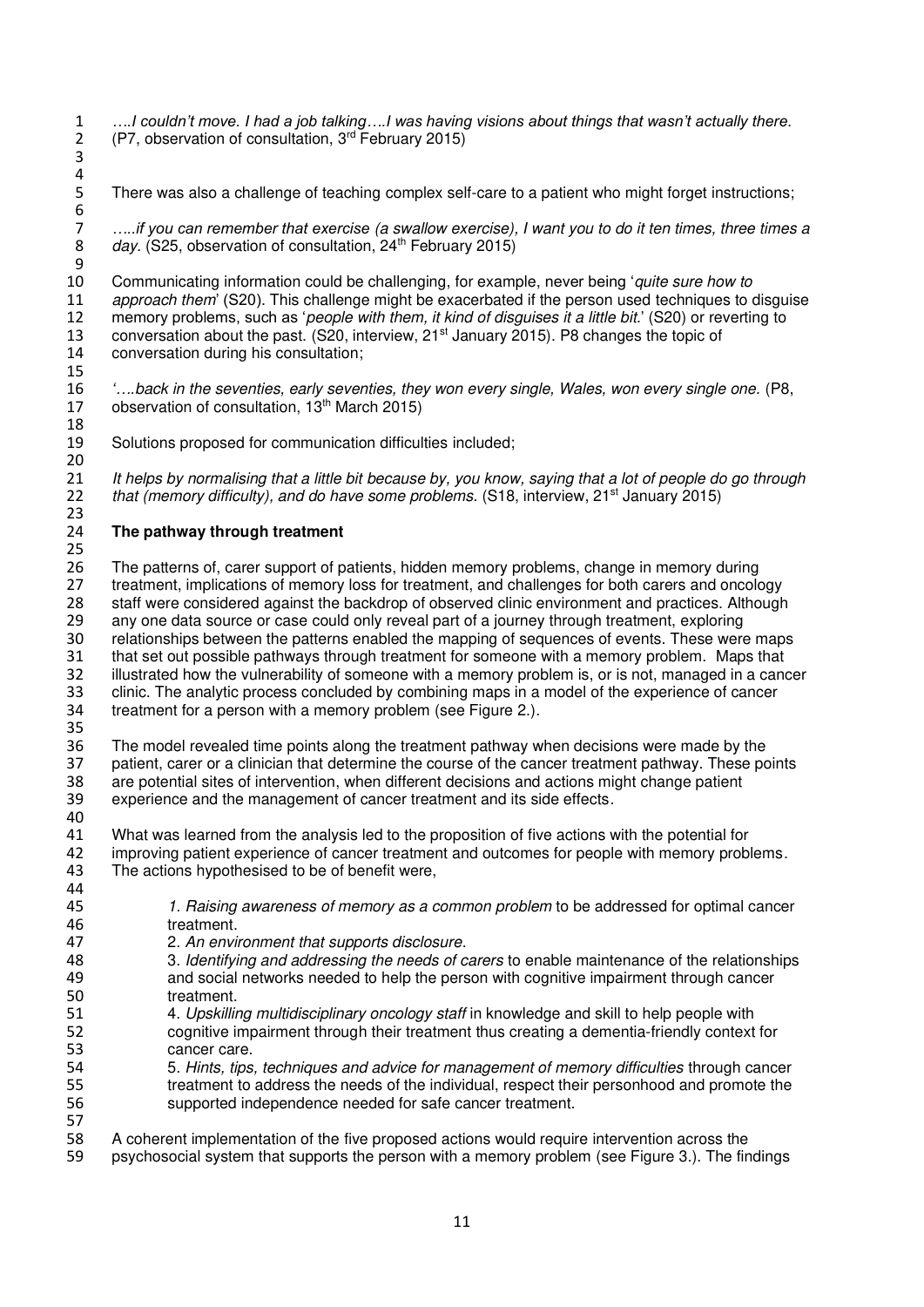indicate that a supported psychosocial system can enable safe biomedical cancer treatment in a person with cognitive impairment or dementia.

#### **Discussion**

This research found that mMemory problems caused by dementia and milder cognitive impairment can lead to variance from an optimal cancer treatment pathway.

#### **What can be done to improve care of people with memory problems receiving cancer treatment?**

 The model derived from our analysis enables the identification of intervention sites along the treatment pathway and supports the proposition of actions that may enable people with cognitive impairment to continue a guideline recommended treatment. . However, the interventions hypothesised to improve cancer treatment experience with likely associated improved cancer outcomes for people with mild cognitive impairment or dementia, do not fit within the scope of the medical model of disease and treatment. Putting the model into practice would be to adopt a biopsychosocial system of treatment and care (Engel, 1977).

 Cook and McCarthy (2018) similarly argue that social networks comprising people who know the person through their personal involvement can empower and support people with dementia through cancer treatment. They make the case that to sustain the relationships that help maintain self, identity and agency, requires the focus of decisions to be widened from the individual's physical robustness (fitness to cope with treatment) and pathology. Pure biomedical focus on the individual is problematic when someone with dementia may need support to make decisions (Witham et al. 2018) or lack 26 capacity, therefore require a decision to be made in their best interest. Our research shows that 27 pPatient experience, safety and effectiveness of cancer treatment for people with cognitive<br>28 impairment and/or dementia may be improved if the model of cancer care further evolves to 28 impairment and/or dementia may be improved if the model of cancer care **further** evolves to embed<br>29 the medical model for treatment within a psychosocial systems approach to care. the medical model for treatment within a psychosocial systems approach to care. 

#### **A hidden problem**

 33 Their findings of this research mirror our own research, conducted in Wales, are mirrored by the work of<sub> $\pm$ </sub> Witham et al. (2018) who interviewed seven carers of people with dementia receiving cancer 35 treatment in England. Their findings mirror our own research conducted in Wales. The carers reported increased burden that was unrecognised by the oncology team (Witham et al. 2018). The oncology team can accept what patients say without question and fail to work with carers, who can then feel 38 marginalised (Witham et al. 2018) and excluded from decisions (Martin et al. 2019). Martin et al. (2019) also found carers can feel excluded from decisions and proposed aAn explanation is that clinicians are aware carers can misjudge patient preference and become an obstacle to treatment (Martin et al. 2019). However, Witham et al. (2018) conclude that, if carers are to help the patient manage treatment and its side effects, then addressing their needs for information and training across the treatment pathway is important to help them with decision making and other involvement. Other researchers have found carers enable cancer treatment by facilitating patient-clinician 45 communication, supporting treatment adherence, seeking help for the patient, and monitoring for side<br>46 effects (Martin et al. 2019: McWilliams et al. 2018b). Our own findings add by revealing that il ncluding 46 effects (Martin et al. 2019; McWilliams et al. 2018b). <u>Our own findings add by revealing that i</u>Including<br>47 them in clinical discussions may also be important for identification of memory and other problems 47 them in clinical discussions may also be important for identification of memory and other problems<br>48 related to cognitive impairment during cancer treatment. Our research is the first to highlight the 48 related to cognitive impairment during cancer treatment. Our research is the first to highlight the 49 importance of identifying people with memory problems early in the cancer treatment pathway, to 49 importance of identifying people with memory problems early in the cancer treatment pathway, to<br>50 enable support for safe cancer treatment. enable support for safe cancer treatment.

#### **Oncology staff education and training in dementia care**

 The finding that oncology staff can find it challenging to identify memory problems and may not appreciate the risks of treatment for people with cognitive impairment, supports the argument that 56 dementia care should be included in the education and training of the oncology workforce, if it is to meet the needs of people with cognitive impairment receiving cancer treatment and their carers. 58 Education and training may facilitate adjustment to the way information is given (McWilliams et al.<br>59 2018b) and help with the challenge of communicating with people who have dementia (Cook and 2018b) and help with the challenge of communicating with people who have dementia (Cook and McCarthy, 2018; Martin et al. 2019). Flood et al. (2019) audited nine of the 12 radiotherapy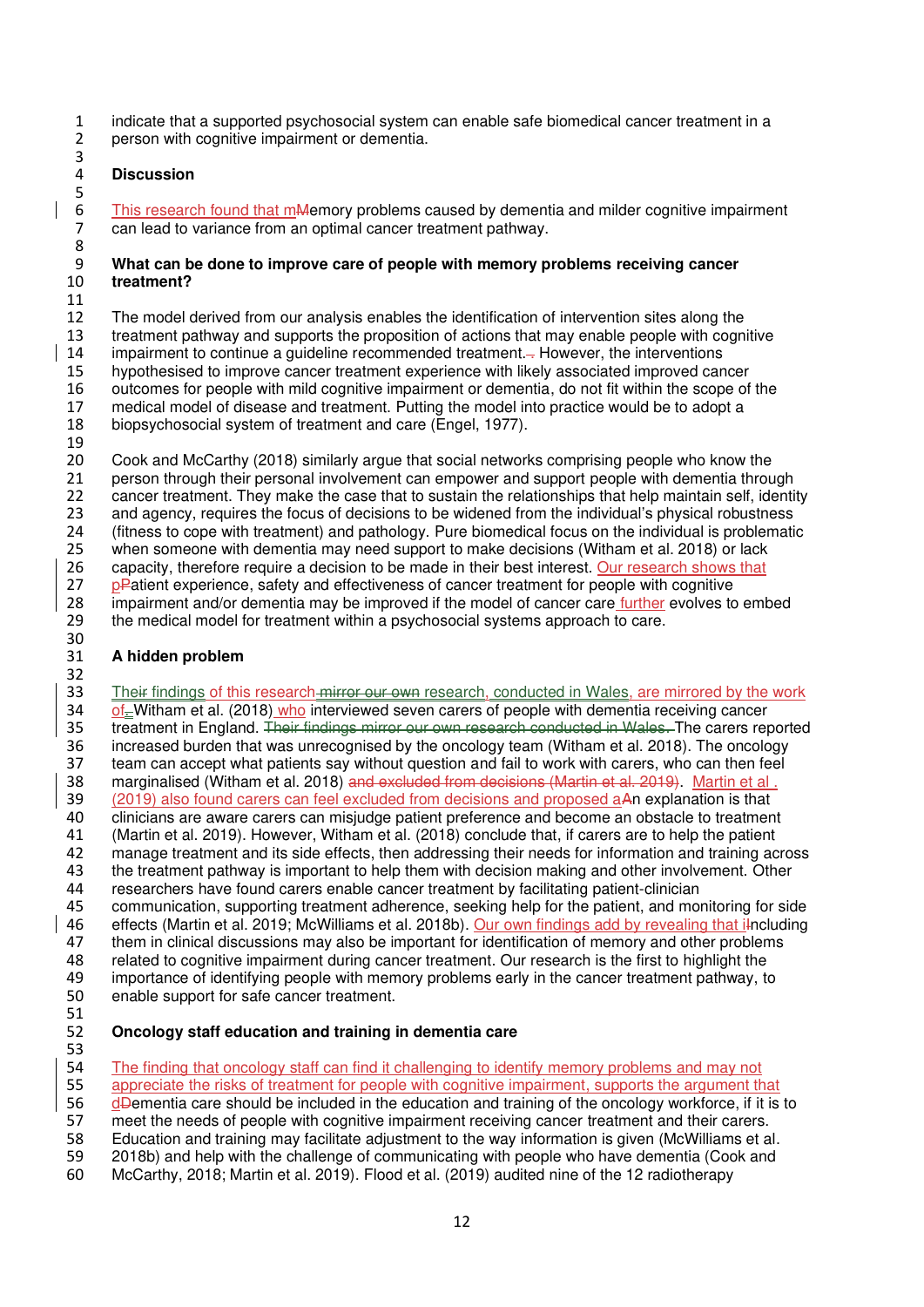1 departments across the Republic of Ireland in 2017. No centre had implemented the role of 'dementia<br>2 champion,' as recommended in The Society and College of Radiographers guide (p817, 2015). The

2 champion,' as recommended in The Society and College of Radiographers guide (p817, 2015). The audit found many departments 'do not recognise the need to implement policies and protocols audit found many departments 'do not recognise the need to implement policies and protocols

regarding the dementia care of patients or invest in specific training and education,' despite

oncologists feeling unable to manage or diagnose cognitive impairment. Six departments had no

awareness of the specific distress associated with the usual safety restraints, for people with

- 7 dementia undergoing radiotherapy. This research and other studies show that there is potential to use<br>8 knowledge of environmental adaptations, communication techniques and methods used in other
- 8 knowledge of environmental adaptations, communication techniques and methods used in other<br>9 contexts, to enable cancer treatment and reduce variability in cancer treatment outcomes. contexts, to enable cancer treatment and reduce variability in cancer treatment outcomes.

#### **Limitations**

 The research was conducted at a single specialist cancer centre. It does not explore the decision to treat, but what happens after treatment has commenced. The patients interviewed completed an assessment that confirmed all to have cognitive impairment, five with likely dementia, however other patients observed because they reported memory problems did not complete an objective measure of cognitive impairment. The model of the experience of cancer treatment for people with memory problems was tested for credibility through presentation to and discussion with a panel of nurses and 19 allied health professional oncology staff, academics with an interest in dementia care, clinical experts<br>20 in dementia care and members of the public. However, they were all living and working in South East in dementia care and members of the public. However, they were all living and working in South East Wales where cancer care contexts may differ to other parts of the UK and beyond.

#### **Conclusion**

 25 A call to action – embedding treatment delivered according to a medical model within a dementia-<br>26 friendly psychosocial system may improve patient experience and enable safe cancer treatment fo friendly psychosocial system may improve patient experience and enable safe cancer treatment for a greater number of people with dementia or milder cognitive impairment.

 

### **Conflict of interest:**

Declarations of interest: none.

#### **Acknowledgement:**

34 The authors would like to thank the people affected by cancer who took part in the study and the 35 healthcare professionals who supported recruitment. healthcare professionals who supported recruitment. 

 **Funder:**  Tenovus Cancer Care funded data collection, but played no part in study design, data collection or analysis, iGrant TIG2014-15. Institutional support enabled preparation of the manuscript. 

#### **References**

 Addenbrooke's Cognitive Examination – ACE III, 2012. [http://dementia.ie/images/uploads/site-](http://dementia.ie/images/uploads/site-images/ACE-III_Administration_(UK).pdf)45 images/ACE-III Administration (UK).pdf (accessed 7.11.2019)

- 
- Bartlett, A., Clarke, B., 2012. An exploration of healthcare professionals' beliefs about caring for older
- 48 people dying from cancer with a coincidental dementia. Dementia.11,559-65.<br>49 https://doi.org/10.1177/1471301212437824
- https:/[/doi.org/10.1177/1471301212437824](https://doi.org/10.1177%2F1471301212437824)
- 
- 51 Cook, P.S., McCarthy, A.L., 2018. Cancer treatment decision-making with/for older adults with<br>52 dementia: intersections of autonomy, capital, and power, Health Sociology Review, 27(2), 184- dementia: intersections of autonomy, capital, and power. Health Sociology Review. 27(2), 184-198. https:/[/doi.org/10.1080/14461242.2018.1466187](https://doi.org/10.1080/14461242.2018.1466187)
- 54 Courtier, N., Milton, R., King, A., Tope, R., Morgan, S., Hopkinson, J., 2016. Cancer and dementia: an<br>55 exploratory study of the experience of cancer treatment in people with dementia. Psycho-Oncology.
- exploratory study of the experience of cancer treatment in people with dementia. Psycho-Oncology.
- 25(9),1079-84. https:/[/doi.org/10.1002/pon.4212](https://doi.org/10.1002/pon.4212)
-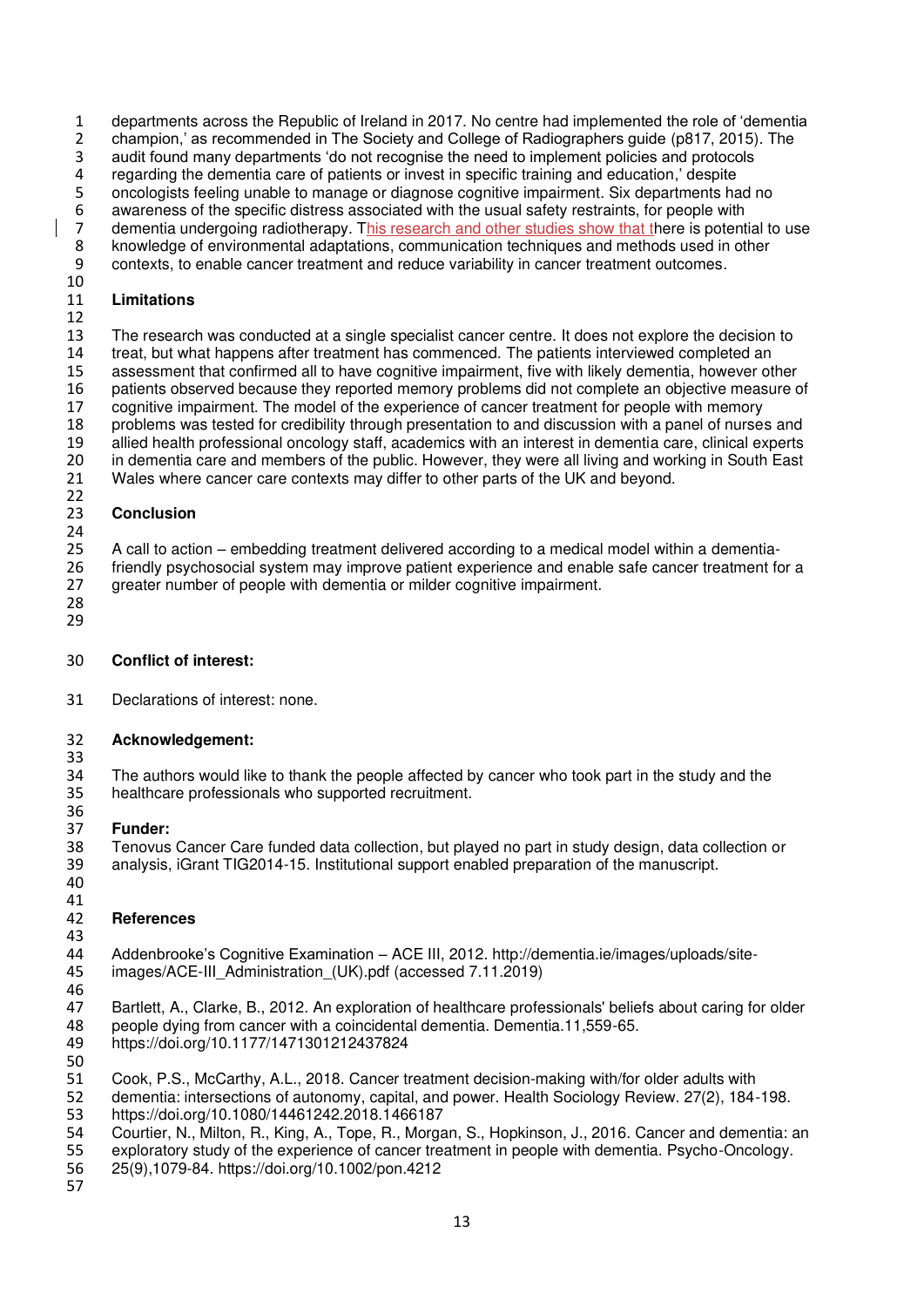Engel, G.L., 1977. The need for a new medical model: a challenge for biomedicine. Science. 196,129- 136. https://doi: 10.1126/science.847460 Flood, J., O'Hanlon, S., Gibb, M., O'Donovan, A., 2019. Caring for patients with dementia undergoing radiation therapy – A national audit. Journal of Geriatric Oncology. 10, 811-818. https://doi[:10.1016/j.jgo.2019.04.003](https://doi.org/10.1016/j.jgo.2019.04.003)  8 Hellström, H., Nolan, M., Nordenfelt, L., 2007. Ethical and methodological issues in interviewing<br>9 persons with dementia. Nursing Ethics. 14(5).608-619. https://doi.org/10.1177/096973300708020 persons with dementia. Nursing Ethics. 14(5),608-619. https:/[/doi.org/10.1177/0969733007080206](https://doi.org/10.1177%2F0969733007080206)  Hopkinson, J., Milton, R., King, M., Edwards, D., 2016. People with dementia: what is known about their experience of cancer treatment and cancer treatment outcomes? A systematic review. Psycho- Oncology. 25(10),1137-1146.<https://doi.org/10.1002/pon.4185> Johnson, R.B., Onwuegbuzie, A.J., Turner, L.A., 2007. Toward a Definition of Mixed Methods Research. Journal of Mixed Methods Research 1,112. https://doi: 10.1177/1558689806298224 King, M., Hopkinson, J., Milton, R., 2016. Reflections of a team approach to involving people with 19 dementia in research. International Journal of Palliative Nursing. 22(1),372-377.<br>20 https://doi.org/10.12968/ijpn.2016.22.1.22 <https://doi.org/10.12968/ijpn.2016.22.1.22> Mantovan, F., Ausserhofer, D., Huber, M., et al., 2010. Interventions and their effects on informal caregivers of people with dementia: a systematic literature review. 23(4),223-239. https://doi: 10.1024/1012-5302/a000050 26 Martin, C., Shrestha, A., Burton, M., et al., 2019. How are caregivers involved in treatment decision<br>27 making for older people with dementia and a new diagnosis of cancer? Psycho-Oncology. 28(6). [making for older people with dementia and a new diagnosis of cancer? P](http://apps.webofknowledge.com/full_record.do?product=WOS&search_mode=CitingArticles&qid=8&SID=C5HTkGFkNFpMBny5bbp&page=1&doc=2&cacheurlFromRightClick=no)sycho-Oncology. 28(6),<br>28 1197-1206. https://doi:10.1002/pon.5070 1197-1206. https://do[i:10.1002/pon.5070](https://dx.doi.org/10.1002%2Fpon.5070)  Miles, M., Huberman, A., 1994. *Qualitative data analysis* (2nd ed.). Thousand Oaks, California:SAGE. McWilliams, L., Farrell, G., Grande, J., Keady, C., Swarbrick, C., Yorke, J., 2018a. A systematic review of the prevalence of comorbid cancer and dementia and its implications for cancer-related care. Aging & Mental Health, 22(10),1254-1271. https://doi: 10.1080/13607863.2017.1348476 McWilliams, L., Farrell, C., Keady, J., et al., 2018b. Cancer-related information needs and treatment decision-making experiences of people with dementia in England: a multiple perspective qualitative study. BMJ Open 8:e020250. https://doi:10.1136/ bmjopen-2017-02025. NICE. (2018). Dementia: assessment, management and support for people living with dementia and their carers. Retrieved from<https://www.nice.org.uk/guidance/ng97> 43 Ornstein, K.A., Liu, B., Schwartz, R.M., Smith, C.B., Alpert, N., Taioli, E., 2020. Cancer in the context 44 of aging: Health characteristics, function and caregiving needs prior to a new cancer diagnosis in a 44 of aging: Health characteristics, function and caregiving needs prior to a new cancer diagnosis in a<br>45 national sample of older adults. Journal of Geriatric Oncology. 11(1),75-81. https://doi: 45 national sample of older adults. Journal of Geriatric Oncology. 11(1),75-81. https://doi:<br>46 10.1016/i.igo.2019.03.019. 10.1016/j.jgo.2019.03.019. Raji, M., Kuo, Y-F., Freeman, J., Goodwin, J., 2008. Effect of a Dementia Diagnosis on Survival of Older Patients After a Diagnosis of Breast, Colon, or Prostate Cancer. Archives of Internal Medicine.168,2033-40. https://doi:10.1001/archinte.168.18.2033. Robb, C., Boulware, D., Overcash, J., Extermann, M., 2010. Patterns of care and survival in cancer patients with cognitive impairment. Critical Reviews in Oncology Hematology. 74,219-24. https://doi.org/10.1016/j.critrevonc.2009.07.002 [Tarazona-Santabalbina, F.J.](https://www.ncbi.nlm.nih.gov/pubmed/?term=Tarazona-Santabalbina%20FJ%5BAuthor%5D&cauthor=true&cauthor_uid=30217699)[, Llabata-Broseta, J.](https://www.ncbi.nlm.nih.gov/pubmed/?term=Llabata-Broseta%20J%5BAuthor%5D&cauthor=true&cauthor_uid=30217699), [Belenguer-Varea, Á.](https://www.ncbi.nlm.nih.gov/pubmed/?term=Belenguer-Varea%20%C3%81%5BAuthor%5D&cauthor=true&cauthor_uid=30217699), [Álvarez-Martínez, D.](https://www.ncbi.nlm.nih.gov/pubmed/?term=%C3%81lvarez-Mart%C3%ADnez%20D%5BAuthor%5D&cauthor=true&cauthor_uid=30217699), Cuesta-<br>57 Peredo, D., Avellana-Zaragoza, J.A., 2019. A daily multidisciplinary assessment of older adults [Peredo, D.](https://www.ncbi.nlm.nih.gov/pubmed/?term=Cuesta-Peredo%20D%5BAuthor%5D&cauthor=true&cauthor_uid=30217699), [Avellana-Zaragoza, J.A.](https://www.ncbi.nlm.nih.gov/pubmed/?term=Avellana-Zaragoza%20JA%5BAuthor%5D&cauthor=true&cauthor_uid=30217699), 2019. A daily multidisciplinary assessment of older adults undergoing elective colorectal cancer surgery is associated with reduced delirium and geriatric syndromes. Journal of Geriatric Oncology. 10(2),298-303. https://doi: 10.1016/j.jgo.2018.08.013.